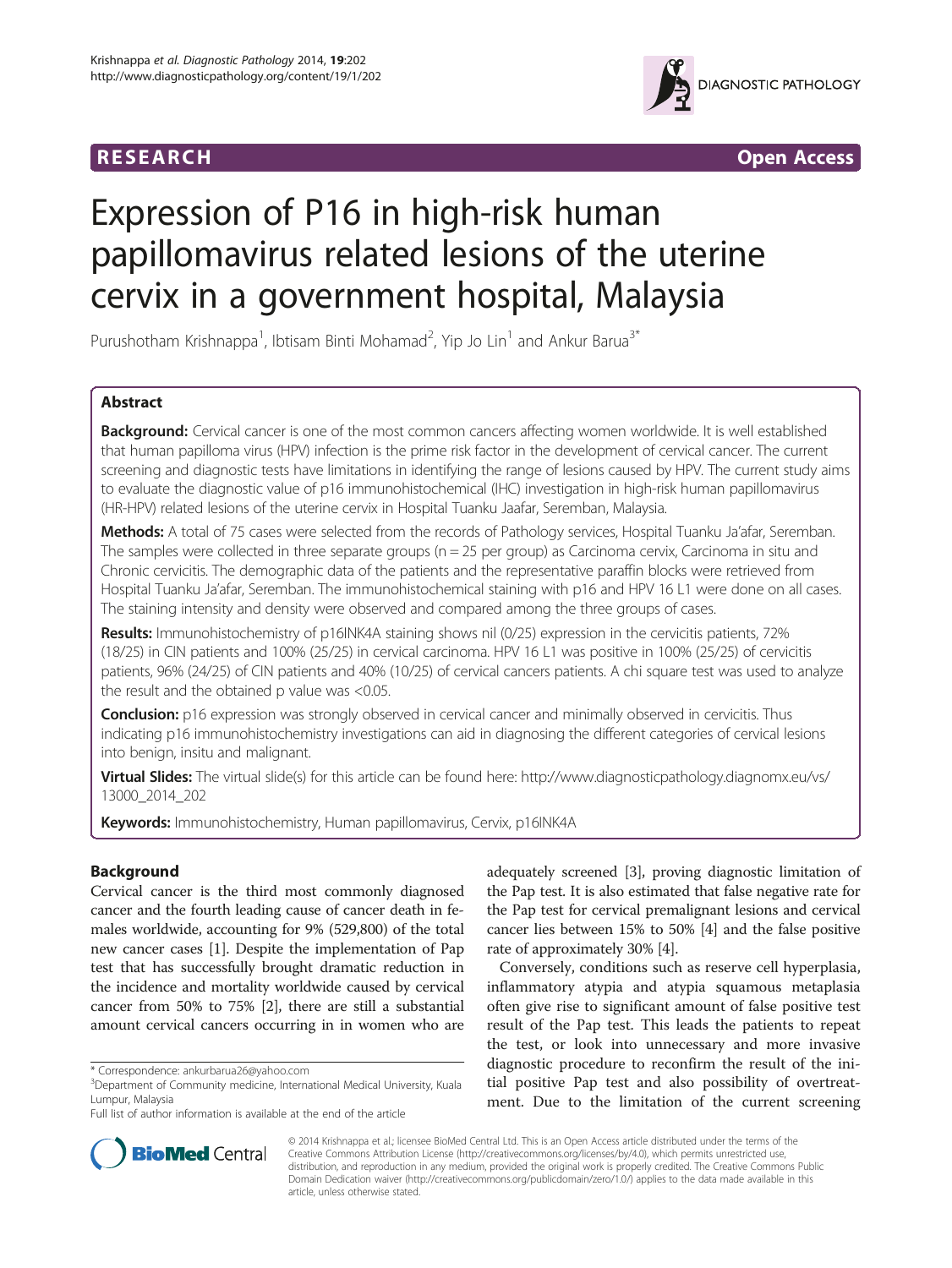programs, demand for a more sensitive and specific test as well as high positive predictive value (PPV) and also negative predictive value (NPV) to improve cervical cancer screening programs and especially to accurately diagnose precancerous lesions are increasing [\[5,6](#page-4-0)]. Therefore, it is proposed that histology assessment plays an important role in diagnosing precancerous lesions and also invasive squamous cell carcinoma of the cervix (SCC) [[7\]](#page-4-0), but there could be intra-observer and inter-observer diagnostic discrepancies even among panel of pathologist reviewing the slides [\[8](#page-4-0)]. Hence to further improve the accuracy of screening test, various IHC biomarkers have been evaluated for its sensitivity and specificity of staining towards precancerous lesions and uterine cervical carcinoma in histological biopsy.

Epidemiological and molecular studies have shown that human papilloma virus (HPV) is the most important etiological agent for cervical carcinogenesis. In cervical lesions, overexpression of p16 is observed and it is thought to be resulted from the increasing level of E2F transcription factor which is releases from pRB after binding to HPV E7 oncoprotein [[9\]](#page-4-0).

The association of p16 and HR-HPV in Asia and in more particular Malaysia are still relatively unexplored. This study aims to evaluate the diagnostic value of p16 IHC in differentiating the different categories of HR HPV infected cervical lesions [[10\]](#page-4-0).

# Methods

# Research sample

The biopsies referred for histological evaluation of Cervical lesions were studied retrospectively from January 2012 to December 2012, at department of pathology, Hospital Tuanku Ja'afar, Seremban. The study was approved by the International Medical University joint committee for ethics and research. A total of 75 cases were selected from the records of Pathology services, Hospital Tuanku Ja'afar, Seremban. The samples (n = 25 per group) were collected as the following groups:

Group 1 – Twenty five (25) cases of Carcinoma cervix Group 2 - Twenty five (25) cases of Carcinoma in situ Group 3 – Twenty five (25) cases of Chronic cervicitis

After obtaining the consent from the relevant authorities of Hospital Tuanku Ja'afar, Seremban, a representative paraffin block of each case along with the patient demographic data were retrieved from Department of Pathology, Hospital Tuanku Ja'afar, Seremban.

All the 75 cases were submitted for IHC with p16 antibody {Mouse monoclonal [2S9A12] to CDKN2A/ p16INK4a, Abcam ab 54210} and HPV 16 L1 antibody {Mouse monoclonal [CamVir 1] to HPV 16 L1, Abcam ab 69}.

The IHC methods done in this study followed a standard protocol by the manufacturers with needed optimization. Two pathologists screened the IHC slides independently. A positive and a negative control were run with every batch of IHC staining done. A positive reaction was considered if staining of cells of interest for the antibody in question is observed. The Allred scoring system [\[11\]](#page-4-0) for IHC staining of the cervical tissue was implemented to allow qualitative and semi-quantitative analysis on the IHC stained slides. The two parameters of interest were staining intensity (SI) and staining density (SD).

Staining intensity (SI) was scored according to the following scale:

no visible staining = 0, weak staining =  $1+$ , moderate staining  $= 2 +$ , and intense staining  $= 3 +$ .

Staining density (SD) for each antibody was semiquantified into five main categories based on the percentage of cells being stained positive:  $0 =$  no cells stained positive,  $1 = <10\%$  of the cells stained positive,  $2 = 10-50\%$ stained positive,  $3 = 50 - 90\%$  stained positive and  $4 = 90\%$ of the cells stained positive. The respective grades given to both SI and SD were tabulated and averaged.

# Results

# Age and racial prevalence

Ages of the patients from the 3 groups of cases (cervicitis, CIN, and cervical cancer) ranged from 21 years to 85 years with a mean of age 49.2 years. Patient with cervical cancer (mean age of 58.9 years) was older compared to CIN patients (mean age of 43.4 years). Cervicitis patients were relatively younger with the mean age of 39.7 years.

Overall, Indians stands the largest proportion of 37% (28/75 cases) of having cervical lesions followed very closely by the Malays 36% (27/75 cases) and Chinese 23% (17/75 cases). 4% of the patients are of race other than the 3 main races belonging to Malaysia as shown in the Figure [1](#page-2-0).

In the cervicitis group, the Indians (13 cases, 52%) were more commonly affected followed closely by the Malays (8 cases, 32%), and the Chinese (4 cases, 16%). As for the carcinoma-in-situ group of patients, more Malays (10 cases, 40%) were affected than the other races. In the cervical cancer group Malays (9 cases, 36%) were more commonly affected.

Immunohistochemical staining for p16 and HPV 16 L1 was done for all 75 cases (100%). Figure [2](#page-2-0) shows the p16 IHC staining intensity scores of 0, 1, 2 & 3 labelled as A, B, C & D respectively. Of the 25 cases in the cervicitis group, none of the cases showed p16 expression. Whereas 72% (18/25 cases) of the CIN cases showed p16 positivity and all the cervical cancer cases (100%) showed positivity as shown in the Figure [3.](#page-3-0) This means that, p16 expression is seen more in cancer group in comparison to in-situ and cervicitis group.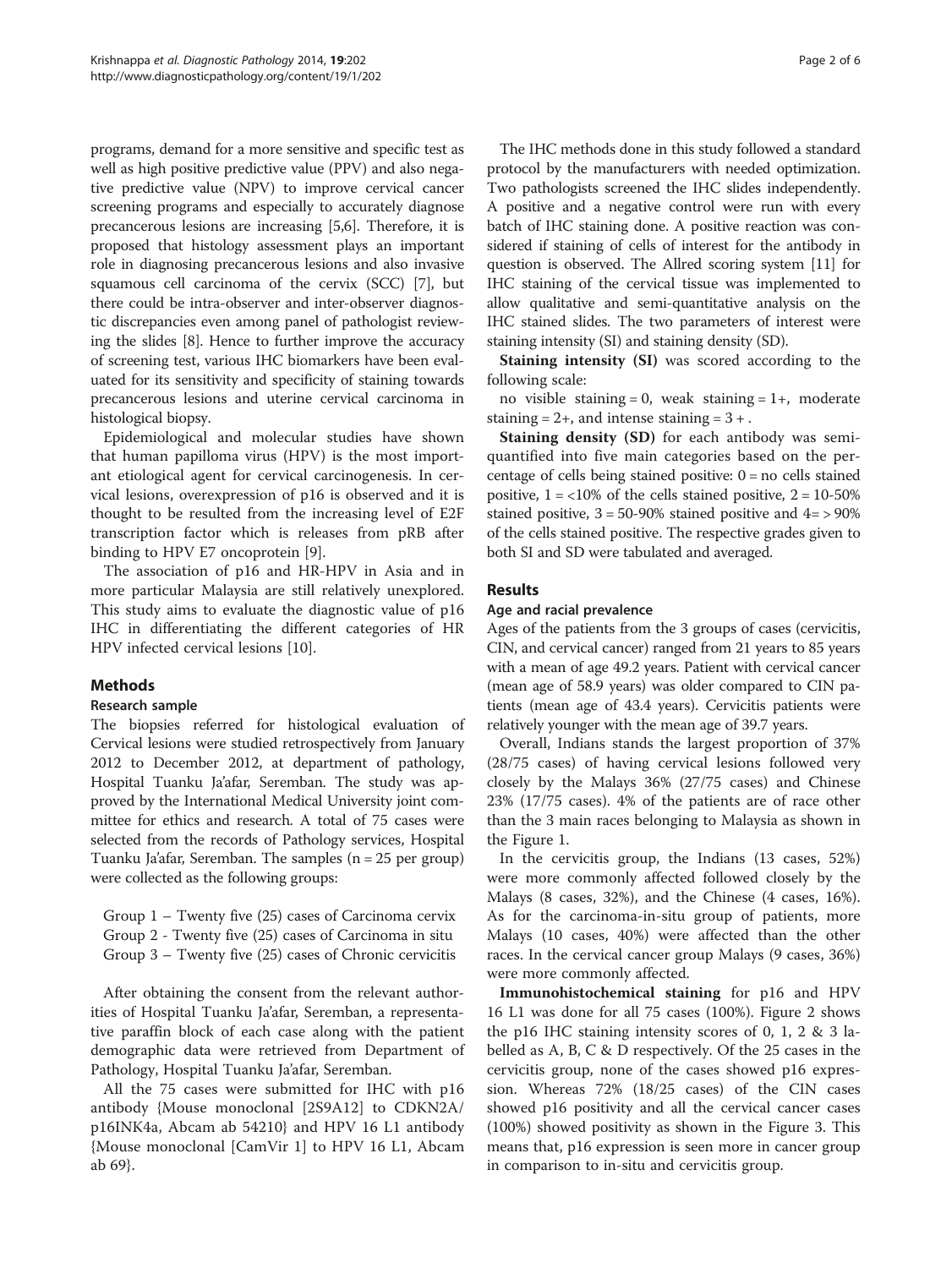<span id="page-2-0"></span>

HPV 16 L1 immunohistochemical staining was found positive in all the cervicitis cases ( 100.0%), 24 cases (96.0%) of carcinoma in situ and 10 cases (40.0%) of cervical cancer as shown in the Figure [3.](#page-3-0)

The Allred scoring system for IHC staining was implemented and the mean intensity and mean density score for each IHC marker were calculated and tabulate in the

Table [1](#page-3-0). It was observed that HPV 16 L1 had the higher mean intensity score with a score of 1.75 and followed by the p16 with a score of 1.07. Besides that, HPV 16 L1 also had the higher mean density score of 3.16 compared to the p16 with a mean density score of only 1.76.

As the disease status progress from the cervicitis towards the cervical cancer group, it can be seen that the mean intensity score increases from 0.00 (cervicitis), 1.04 (CIN) and lastly to 2.16 (cervical cancer).

Meanwhile, the p16 mean density score also followed the pattern of increase as p16 intensity. The mean density of cell stained increases from 0.4 (cervicitis), 1.6 (CIN) and lastly 3.68 (cervical cancer).

On the other hand, the HPV 16 L1 mean staining intensity showed inversed relationship as compared to those seen in p16 marker. The mean score decreases from 2.32 (cervicitis), CIN (2.12) and 0.84 for cervical carcinoma. The HPV 16 L1 mean density score also observed the same decrease from 3.68 (CIN) to cervical carcinoma (1.8).

The tabulated p16 expression and the disease categories was ran onto statistical test using SPSS version 18 and the chi square test was calculated and the p value was <0.05.

# **Discussion**

P16INK4A is a gene that is expressed by host cells in response to HPV infection, and is not normally expressed

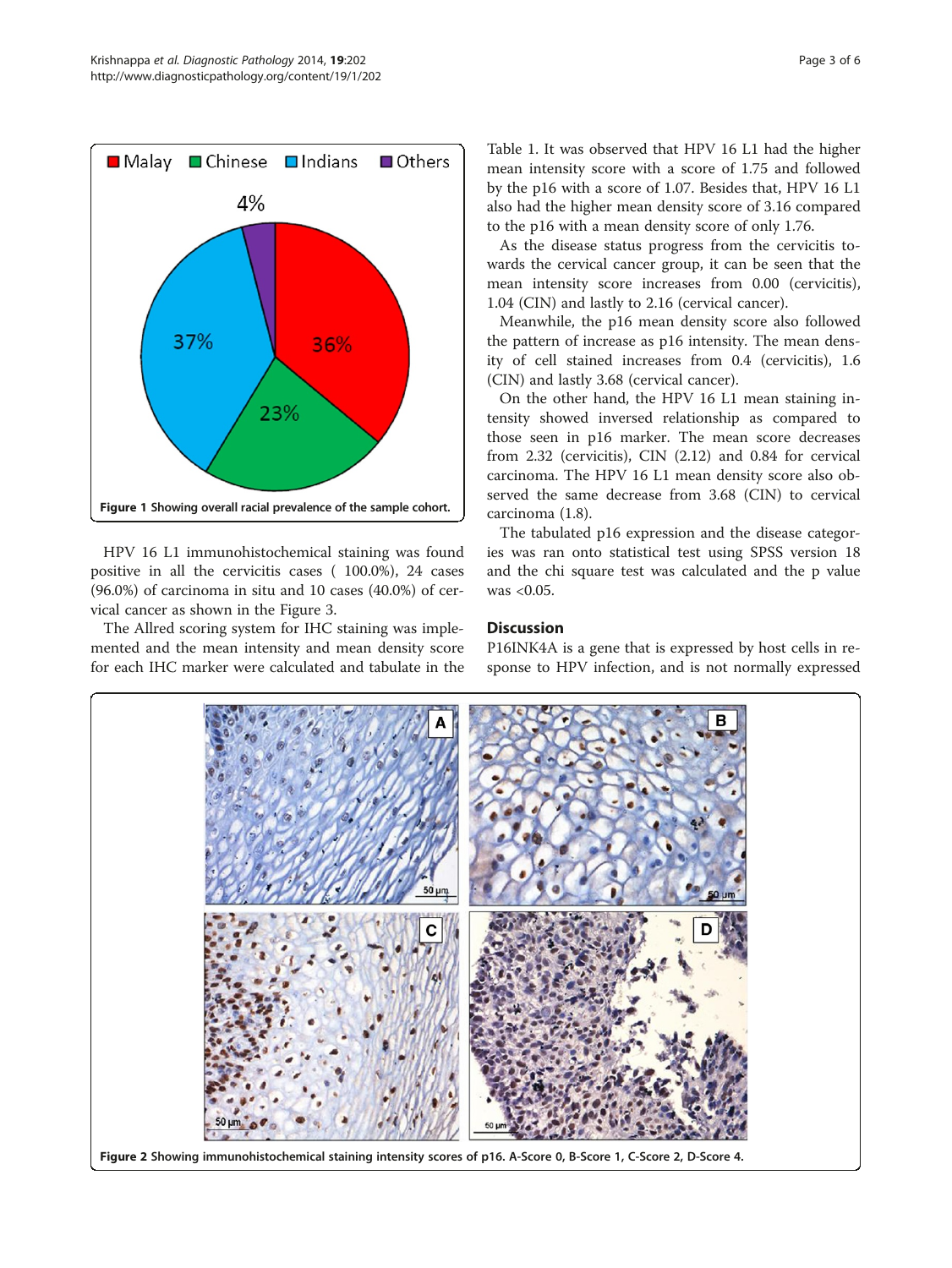<span id="page-3-0"></span>

in non-transformed cells [[12\]](#page-4-0). The p16 gene is on chromosome 9p21-22, and maps for a cyclin dependent kinase (cdk)-4 inhibitor. It normally decelerates the cell cycle at the G1-S phase checkpoint by inhibiting the cdk that phosphorylates and inactivates pRb. It is specifically binds to cyclin D-cdk4/6 complex, and thereby prevents the conformational change activated by phosphorylation of pRb that will release transcription factor E2F from the E2F/pRb complex, and so causes a halt at the checkpoint before entering into the S1 phase [\[13\]](#page-4-0).

Upon functional inactivation of pRb by E7 oncogene, there is increased activity of cyclin dependent kinases that propel the cell into the S phase of cell cycle. As p16 expression is involved in a negative feedback or a down regulator of cell proliferation but this inhibitory function is proved to be ineffective in the context of high risk HPV integrated infection due to the substantially high amount of E6 and E7 oncogene present in the infected host cells. Therefore it is a sensitive surrogate marker for such HPV infections, specifically for integration of viral E6 and E7 into squamous epithelial cell genome.

Only the high risk HPV subtypes have the ability to integrate into the replicating basal and parabasal epithelial stem cell genome resulting in overexpression of p16INK4A protein from the basal layers up, and perhaps reflecting malignant transformation. As a result, the p16INK4A staining pattern for the high risk HPV subtypes is those of strong, diffuse staining of both nuclei and cytoplasm [[14](#page-4-0)].

Table 1 Showing mean intensity and density scores of the p16 & HPPV 16 IHC

| Antigen (type) | No. of cases<br>positive (%) | <b>Mean intensity</b><br>score | Mean density<br>score |
|----------------|------------------------------|--------------------------------|-----------------------|
| p16            | 43(57.3)                     | 1.07                           | 1.76                  |
| HPV 16   1     | 64 (85.3)                    | 175                            | 3.16                  |

In contrasts, the immunostaining pattern associated with episomal infection by low risk HPV subtypes displayed weak, focal staining of nuclei and cytoplasm in the intermediate and superficial layers only.

In addition, p16INK4A is not only expressed in cervical tissue but also in normal tissues. In adults, p16INK4A is found in normal proliferative endometrium, oesophageal squamous epithelium, breast ductal epithelium, antral gastric glands, salivary glands, Langerhans cells in pancreas, anterior pituitary, Sertoli and Leydig cells in testis. Whereas in infants, p16INK4A expression is limited to thymic corpuscles and only rarely in pancreatic epithelial cells [\[15\]](#page-4-0).

The other Biomarkers have been used to evaluate the cervical neoplastic lesions. Yanxia et al showed the down regulation of miR-143 was a promoting factor for the occurrence of cervical SCC, and related to the infection of HPV16. The down regulation of miR-143 was also related with tumor size and lymph node metastasis [\[16](#page-4-0)].

Hongxiu et al showed that D2-40 may be a helpful marker for distinguishing CIN1 from CIN2/3 in pathological practice [[17](#page-4-0)]. Hongqian et al showed the Potential clinical usefulness of the hTERC FISH in distinguishing patients with clinically significant cervical lesions from those that are insignificant lesions, especially in HPVinfection patients [[18](#page-5-0)].

Based on studies published so far, p16 could be potentially be utilized in the detection of HR-HPV in Pap smears. Many reports have described the successful application of p16 immunohistochemistry (IHC) to liquid based and conventional Pap smears, with good concordance between p16 and Pap smear results [\[19\]](#page-5-0). Ekalaksanan et al [[20](#page-5-0)], stated that all cases of HSIL and squamous carcinoma in his research showed p16 positive by IHC. Similar results were obtained by Klaes et al [[12](#page-4-0)]. Some studies have also suggested the utility of p16 IHC in the interpretation and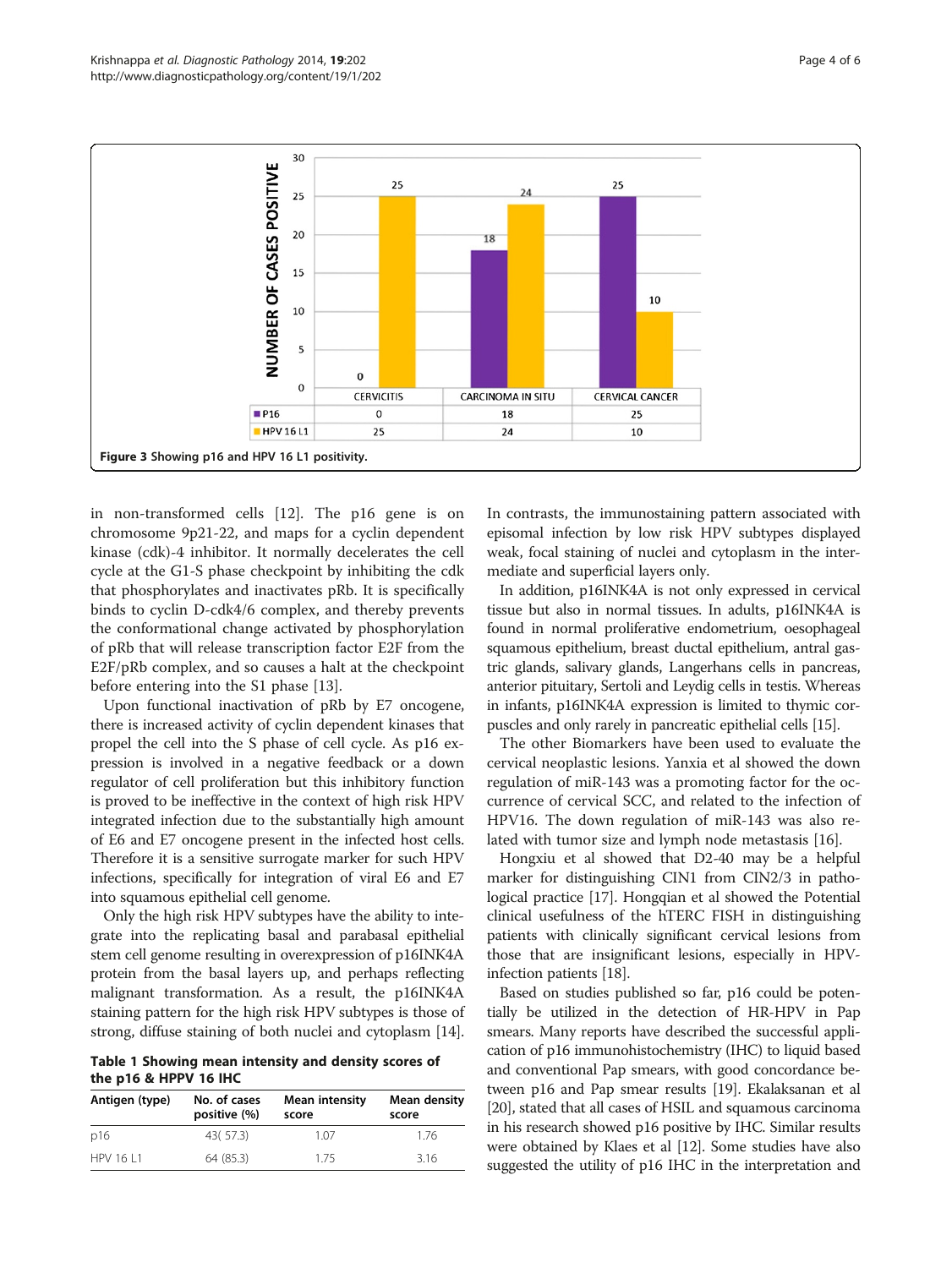<span id="page-4-0"></span>triage of Pap smears demonstrating ASCUS and lowgrade squamous intraepithelial lesions (LSIL) [\[21\]](#page-5-0). Cervical intraepithelial neoplasia (CIN1) with diffuse p16 staining has a greater risk of progression to HSIL over p16 negative cases [[22](#page-5-0)]. A possible reason for the lower expression of p16INK4A in low grade lesions may be because a certain percentage is thought to be caused by low risk HPV types. This is because the affinity of the E7 protein of low risk HPV for pRb is much lower than that of high risk HPV types, there would not be any overexpression of p16INK4A [\[23\]](#page-5-0).

The study done by Iana et al concluded that in large numbers of sections we were able to prove that immunohistochemical detection  $p16^{INK4a}$  expression can be used as a specific diagnostic marker of all degrees of cervical dysplasia and cervical cancer, and possibly as a surrogate marker for HPV infection, due to the relationship between p16<sup>INK4A</sup> and HPV E7 inactivated RB protein [[24](#page-5-0)].

Benvolo et al has stated that, in this context, p16 testing can substantially improve the conventional morphological diagnosis of cervical preneoplastic lesions [\[25](#page-5-0)]. Nevertheless only a few literatures have analyzed the correlation between p16 overexpression and HPV infection [[25\]](#page-5-0). However, morphological criteria alone are not sufficient to distinguish lesions that may regress from those that might progress and persists. Therefore, the evaluation of HR-HPV infection as well as p16 immunoreactivity, could be useful tools of particular clinical value in identifying cases with a higher possibility to progress to high grade lesions. In a study done by Maria et al study, they managed to show a statistically significant inter-relationship occurring between p16 overexpression and HR-HPV infection with a 84% sensitivity, 98% specificity, 97% PPV, 86% NPV [[25\]](#page-5-0).

All these literatures proved that p16 seems likely to be superior to other methods of HR-HPV detection because it can assess gene expression and not merely due to the presence of virus. Therefore, p16INK4A immunostaining may play a useful role in classifying the different groups of lesions.

### Conclusion

The study showed a significant statistical difference in the expression of p16 between the low grade and high grade cervix lesions. P16 immunohistochemistry can be used as a useful diagnostic tool for detecting high grade cervical lesions.

#### Competing interest

The authors declare that they have no competing interests.

#### Authors' contribution

All authors had access to the data and an important role in writing the paper. All authors read and approved the final manuscript.

#### Funding source

International Medical University.

#### Author details

<sup>1</sup>Department of Pathology, International Medical University, Kuala Lumpur, Malaysia. <sup>2</sup> Department of Pathology, Hospital Tuanku Ja'afar, Seremban, Malaysia. <sup>3</sup>Department of Community medicine, International Medical University, Kuala Lumpur, Malaysia.

#### Received: 2 June 2014 Accepted: 8 October 2014 Published online: 01 November 2014

#### References

- 1. Jemal A, Bray F, Center MM, Ferlay J, Ward E, Forman D: Global cancer statistics. CA Cancer J Clin 2011, 61:69-90.
- Koss L: The Papanicolaou test for cervical cancer detection: a triumph and a tragedy. JAMA 1989, 261:737–743.
- 3. Sasieni PD, Cuzick J, Lynch-Farmery E: Estimating the efficacy of screening by auditing smear histories of women with and without cervical cancer. The National Co-ordinating Network for Cervical Screening Working Group. Br J Cancer 1996, 73:1001–1005.
- 4. Jacobs MV, Snijders PJF, Voohorst FL, Dillner J, Forslund O, Johansson B, von Knebel Doeberitz M, Meijer CJ, Meyer T, Nindl I, Pfister H, Stockfleth E, Strand A, Wadell G, Walboomers JM: Reliable high risk HPV DNA testing by polymerase chain reaction: an inter-method and intra-method comparison. J Clin Pathol 1999, 52:498–503.
- 5. Follen M: Richard –Kortum R. Emerging technologies and cervical cancer. J Natl Cancer Inst 2000, 92:363–365.
- 6. Group ALTS: Human papillomavirus testing for triage of women with cytological evidence of low grade squamous intraepithelial lesions triage study (ALTS) Group. J Natl Cancer Inst 2000, 105:397-402.
- 7. Lee JP, Chang KH, Han JH, Ryu HS: Survivin, a novel anti-apoptosis inhibitor, expression in uterine cervical cancer and relationship with prognostic factors. Inst J Gynecol Cancer 2005, 15:113–119.
- 8. McCluggage WG, Walsh MY, Thorntorn CM, Hamilton PW, Date A, Caughley LM, Bharucha H: Inter- and intra-observer variation in the histoplathological reporting of cervical intraepithelial lesions using a modified Bethesda grading system. Br J Obstet Gynaecol 1998, 105:206–210.
- 9. Khleif SN, DeGregori J, Yee CL, Otterson GA, Kaye FJ, Nevins JR, Howley PM: Inhibition of cyclin D-CDK4/CDK 6 activity is associated with an E2F-mediated induction of cyclin kinase inhibitor activity. Proc Natl Acad Sci U S A 1996, 93:424–429.
- 10. Branca M, Ciotti M, Santini D, Di Bonito L, Giorgi C, Benedetto A, Paba P, Favalli C, Costa S, Agarossi A, Alderisio M, Syrjänen K: p16(INK4A) expression is related to grade of CIN and high risk human papillomavirus but does not predict virus clearance after conization or disease outcome. Int J Cancer 2004, 23:354–365.
- 11. Allred DC, Harvey JM, Berardo M, Clark GM: Prognostic and predictive factors in breast cancer by immunohistochemical analysis. Mod Pathol 1998, 11:155–168.
- 12. Wu H, Shi H, Kong L: Relationship of HPV L1 and p16 expression with different cervical lesions. Sci Res Essay 2011, 6(17):3724–3728.
- 13. Murphy N, Ring M, Killalae AG, Uhlmann V, O'Donovan M, Mulcahy F, Turner M, McGuinness E, Griffin M, Martin C, Sheils O, O'Leary JJ: p16INK4A as a marker for cervical dyskaryosis. CIN and cGIN in cervical biopsies and Thin Prep smears. J Clin Pathol 2003, 56:56-63.
- 14. Klaes R, Benner A, Friedrich T, Ridder R, Herrington S, Jenkins D, Kurman RJ, Schmidt D, Stoler M, von Knebel Doeberitz M: p16INK4A immunohistochemistry improves interobserver agreement in the diagnosis of cervical intraepithelial neoplasia. Am J Surg Pathol 2002, 26:1389–1399.
- 15. Nielsen GP, Stemmer-Rachamimov AO, Shaw J, Roy JE, Koh J, Louis DN: Immunohistochemical Survey of p16INK4A Expression in Normal Human Adult and Infant Tissues. Lab Invest 1999, 79(9):1137–43.
- 16. Chen Y, Ma C, Zhang W, Chen Z, Ma L: Down regulation of miR-143 is related with tumor size, lymph node metastasis and HPV16 infection in cervical squamous cancer. Diagn Pathol 2014, 9:88.
- 17. Han H, Yang Y, Lu Z, He Q, Lin Z: Decreased D2-40 and increased p16<sup>INK4A</sup>immunoreactivities correlate with higher grade of cervical intraepithelial neoplasia. Diagn Pathol 2011, 6:59.